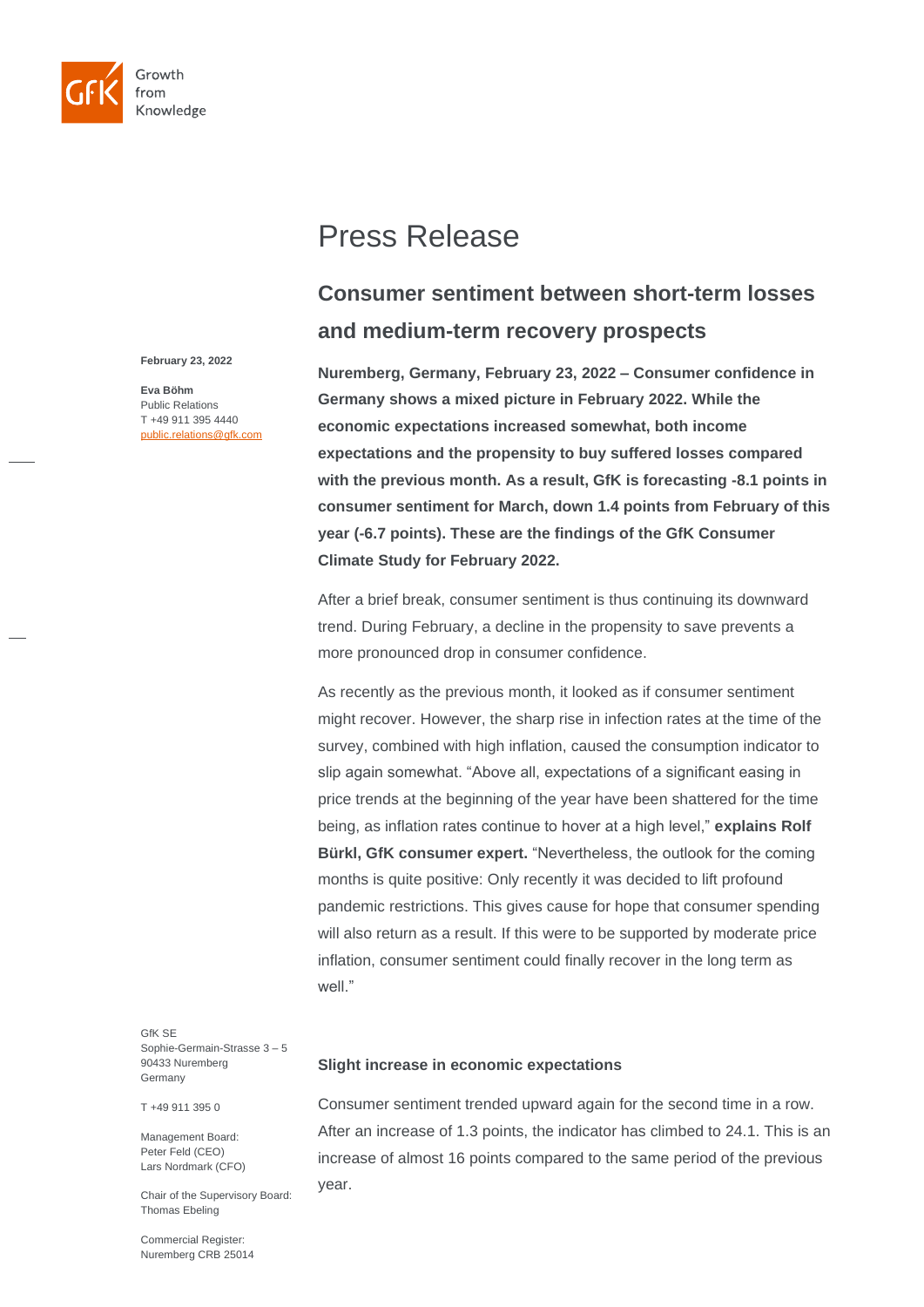

Consumers apparently expect the German economy to grow more strongly again in 2022 after a weaker first quarter. Rising private consumer spending is also expected to play a significant role. However, it will be particularly important, on the one hand, to continue to defuse supply chain issues and, on the other, to take effective measures to counter the sharp price increases, especially in the energy sector.

#### **Income expectations continue downward trend**

After a brief break in the previous month, income expectations have continued their downward trend since fall 2021. The indicator loses 13 points, dropping to 3.9 points. This is the lowest value in over a year, -2.9 points were measured in January 2021.

High inflation is the greatest current threat to income expectations. High prices for energy and food are weakening the purchasing power. As the indicator for income expectations is a key component of consumer sentiment, it is extremely important for a sustained and strong recovery in private in private consumption that upward price pressures ease significantly again. Then the positive effects of the extremely stable employment situation will also prevail and support consumption.

#### **Moderate losses in propensity to buy**

In the wake of lower income expectations, the propensity to buy is also suffering. After a decrease of 3.8 points, the indicator has now dropped to 1.4. This represents a decrease of 6 points compared to the same period of the previous year.

Despite the current decline in propensity to buy, the future expectations for a recovery of consumer sentiment are quite favorable. Above all, the decision to gradually lift pandemic restriction measures will ensure that consumer spending will also recover.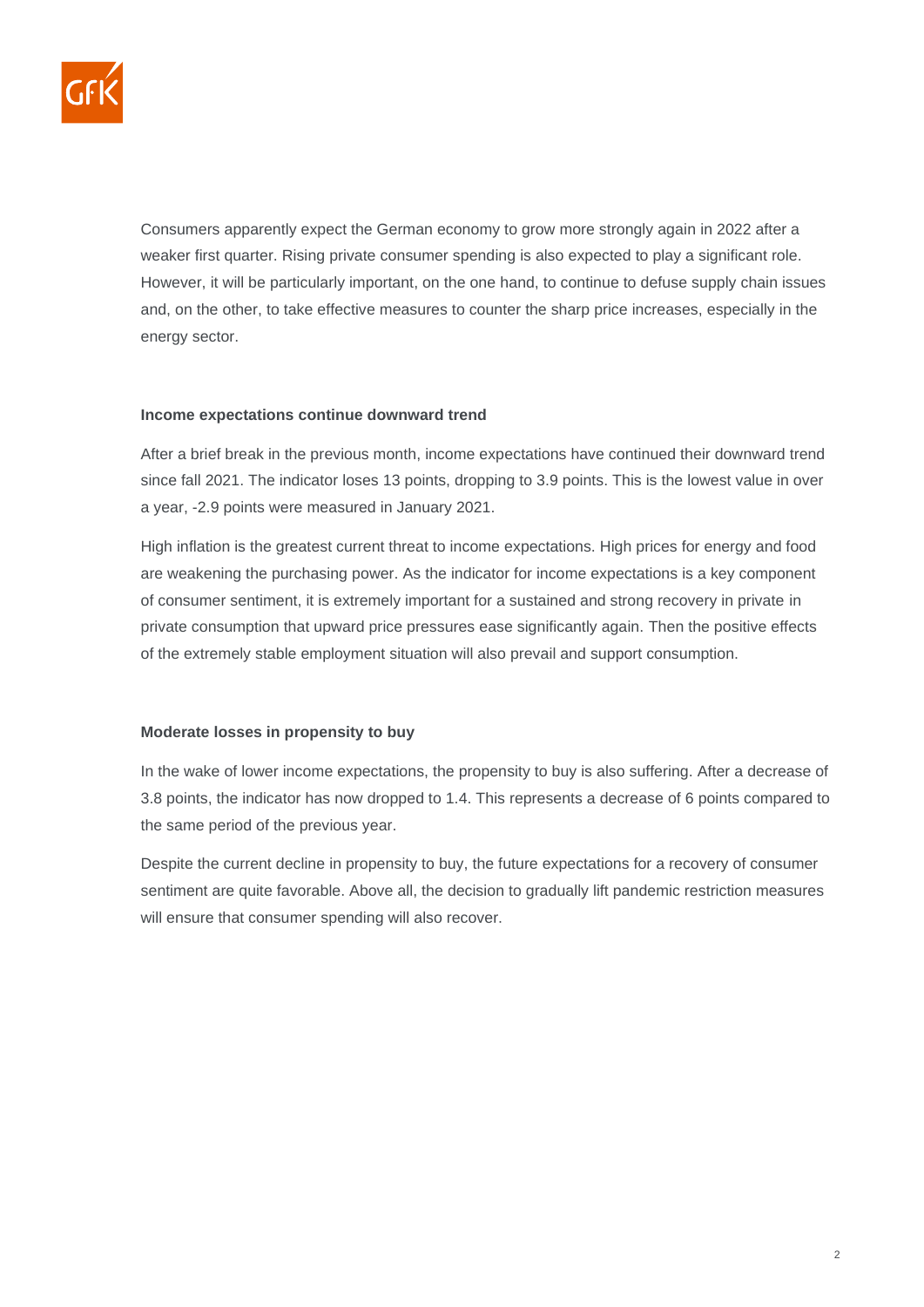

The table below shows the development of the individual indicators in February compared to the previous month and the previous year:

|                           | February 2022 | January 2022 | February 2021 |
|---------------------------|---------------|--------------|---------------|
|                           |               |              |               |
| Economic<br>expectations  | 24,1          | 22,8         | 8,0           |
|                           | 3,9           | 16,9         | 6,5           |
| Income expectations       |               |              |               |
|                           | 1,4           | 5,2          | 7,4           |
| Propensity to buy         |               |              |               |
| <b>Consumer sentiment</b> | $-6,7$        | $-6,9$       | $-15,5$       |

The diagram below shows how the consumer sentiment indicator has developed over recent years:





C GfK2020



Source: GfK study co-funded from European Commission | 02/22

#### **Planned 2022 publication dates:**

- Tuesday, 3/29/2022, 8:00 a.m.
- Wednesday, 4/27/2022, 8:00 a.m.
- Wednesday, 5/25/2022, 8:00 a.m.
- Tuesday, 6/28/2022, 8:00 a.m.